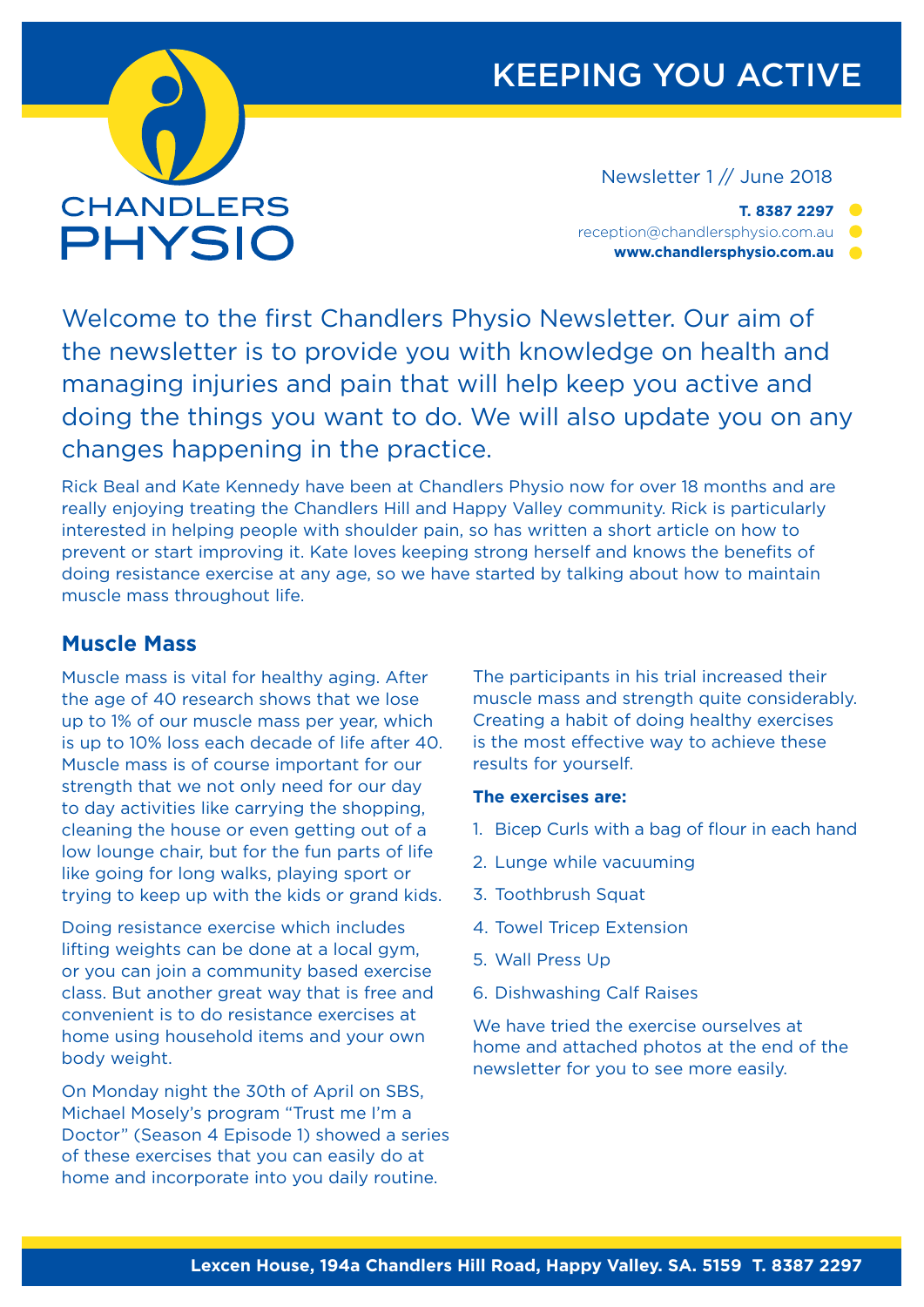

### **The Shoulder**

Ok, so you want to do the resistance exercises, but can't do the upper body one's because you have a sore shoulder. Here is a brief article written by Rick Beal about shoulder pain.

The shoulder is a complex region, with a shallow ball and socket joint making it inherently unstable.

It requires assistance from the surrounding musculature to improve the stability, namely the rotator cuff muscles and the scapular(shoulder blade) stabilisers.

The rotator cuff muscles are deep in the joint and stop the head of the humerus riding up in the socket and rubbing on the bursa and rotator cuff tendons which irritates and can inflame them.

The scapular stabilisers are at the back of the shoulder and allow correct scapular positioning, opening up the joint which in turn allows the rotator cuff muscles to do their job properly.

This is even more important when we do things with our arms raised or overhead, as the scapular doesn't move as freely as it should, narrowing the space even further which can cause impingement.

Our daily routines involve working in front of our bodies 98% of the time, which pulls our shoulders forward. Over time, this can compromise the underlying structures, leading to tendon or bursa issues in the shoulder. So, posture plays a key role in shoulder function.

The good news is, we can correct these postural deficiencies with some simple exercises to strengthen our scapular stabilisers and rotator cuff muscles.

We just need to get out of the bad habit of letting everything roll forwards.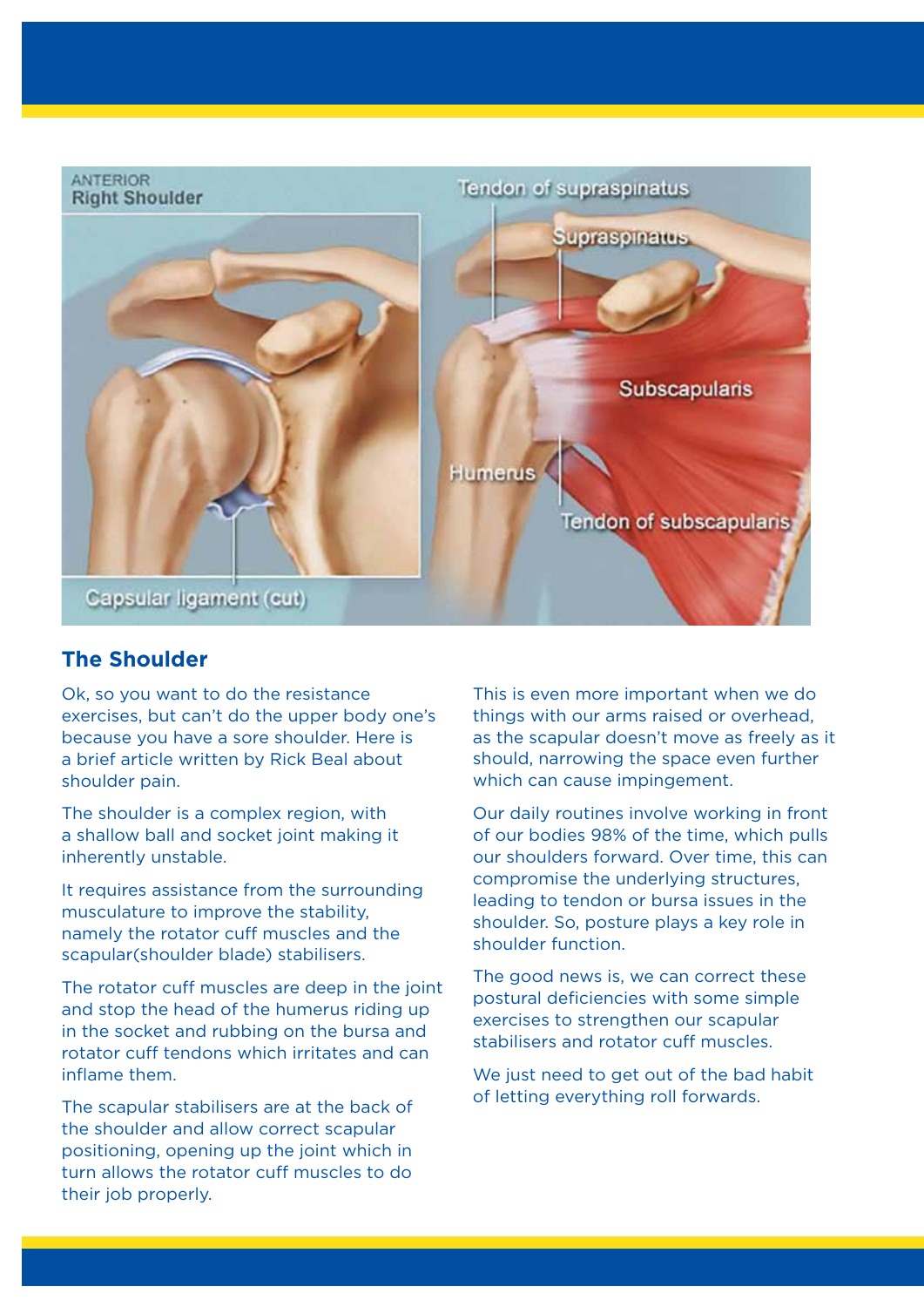# KEEPING YOU ACTIVE



**Here's THE FIRST TIP.**

Every 1-2 hours, you need to take a break, and squeeze your shoulder blades back and together. Hold it for 10 seconds and repeat it 3 times.

When you feel like you've done it enough, do it some more.

Over time, this will help bring that shoulder blade back into it's best position, allowing for better shoulder function.

Here are some more specific exercises great for preventing or treating shoulder pain.

Everyone's shoulder pain is different, so if your pain is persistent it is best that you book in to see us and get it thoroughly assessed and treated with an exercise program that is specific to your injury. That way you will get the best results and get back to doing the things you want to sooner. The same for maintaining muscle mass. If you are unsure about carrying out the exercises outlined earlier, we can easily assess your situation and modify the exercise program specifically for your needs, whether it is for general health, sport or healthy aging we would be happy to help.